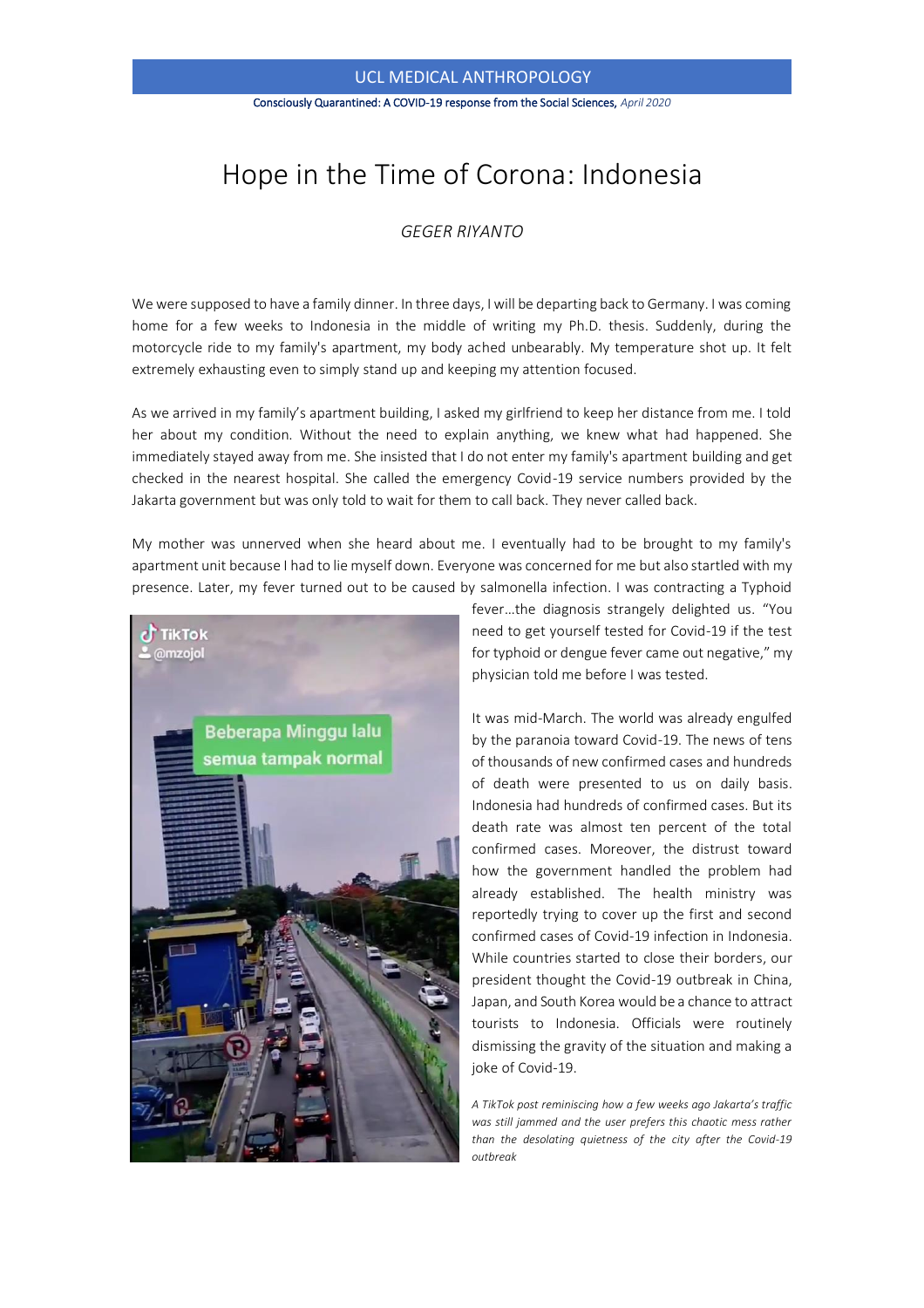## UCL MEDICAL ANTHROPOLOGY

#### Consciously Quarantined: A COVID-19 response from the Social Sciences, *April 2020*

The mood of everyday life in Jakarta was predominated by anxiety. As we heard more and more people we knew personally had been infected with Covid-19, the crisis felt more real. Typhoid, [a disease that causes](https://www.ncbi.nlm.nih.gov/pmc/articles/PMC3484760/)  [a mortality rate of between 1-4 percent,](https://www.ncbi.nlm.nih.gov/pmc/articles/PMC3484760/) turns into a much lighter matter in the face of a world-changing, still largely unknown virus whose grip gets nearer to us as days go by.

As I had to stay home to wait for my recovery—and, later, prolong my time in Indonesia indefinitely as flights become unavailable or outrageously expensive—I witnessed the absurdly intricate social problems Covid-19 outbreak unfolded. The government imitated other countries' policies of reducing public transportation but most people still went to work, making buses and trains even more overcrowded and people were helplessly crammed into them. Non-essential offices, shops, services are instructed to shut down their activities. Many of the workers, who are not paid in their absence and do not have the means to sustain their life in capital cities, returned to their hometowns, potentially carrying Coronaviruses to many Indonesian regions.

And as Jakarta is one of the most densely populated cities in the world, social distancing is a luxury only some sections of the society can afford. Markets are still crammed with people, jostling each other to find the groceries they are looking for and getting the seller's attention. Some are using delivery services, which flourished in Indonesia in recent years, to do their shopping. Yet, that means the delivery workers, usually the people who could not find better work to do, are blatantly more exposed to the risk of contracting Covid-19.

The impossible bureaucracy the country had for decades is taking its casualties now. Covid-19 swab samples had to be tested by the health ministry in Jakarta. The result had to go through its representative offices at the provincial and district level before being sent to the hospital which takes care of the suspected Covid-19 patient. As such, patients and hospitals could wait as long as one to two weeks before they knew the result. Occasionally, the test result was known by the hospital after the patient succumbed to their illness.



*A Twitter user asked "What do you guys want to do if the Covid-19 pandemic is over?"*